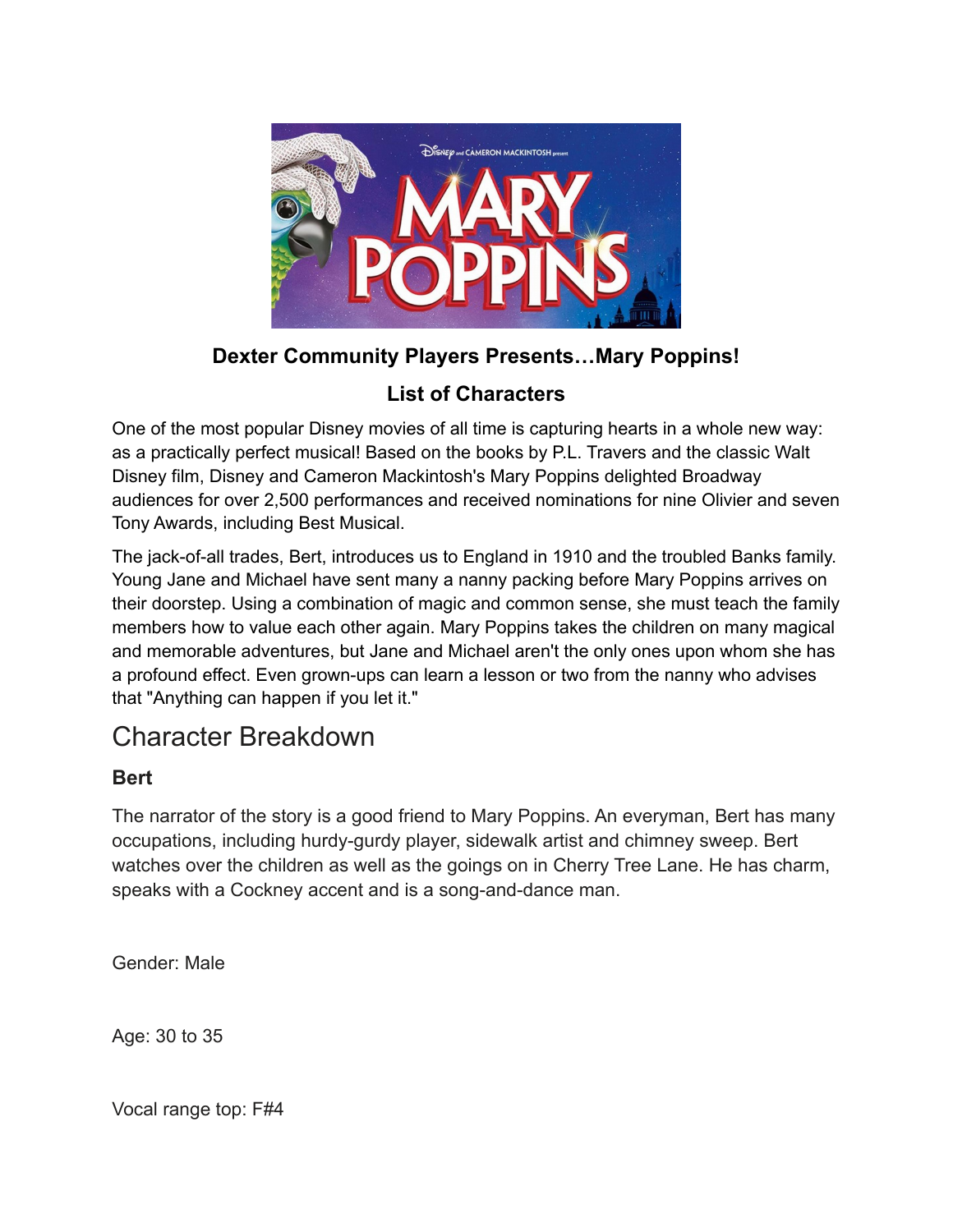Vocal range bottom: B2

# **George Banks**

The father to Jane and Michael Banks, is a banker to the very fiber of his being. Demanding "precision and order" in his household, he is a pipe-and-slippers man who doesn't have much to do with his children and believes that he had the perfect upbringing by his nanny, the cruel Miss Andrew. His emotional armor, however, conceals a sensitive soul. A baritone, George may speak-sing as necessary.

Gender: Male

Age: 40 to 45

Vocal range top: Eb4

Vocal range bottom: Bb2

## **Winifred Banks**

George's wife and Jane and Michael's mother. A former actress, she is loving and distracted homemaker who is busy trying to live up to her husband's desire to obnly associate with "the best people" as well as be the model wife and mother. She suffers from the conflicting feelings that she's not up to the job of "being Mrs. Banks," yet, she is, and more. She has great warmth and simplicity to her tone.

Gender: Female

Age: 30 to 35

Vocal range top: D5

Vocal range bottom: A3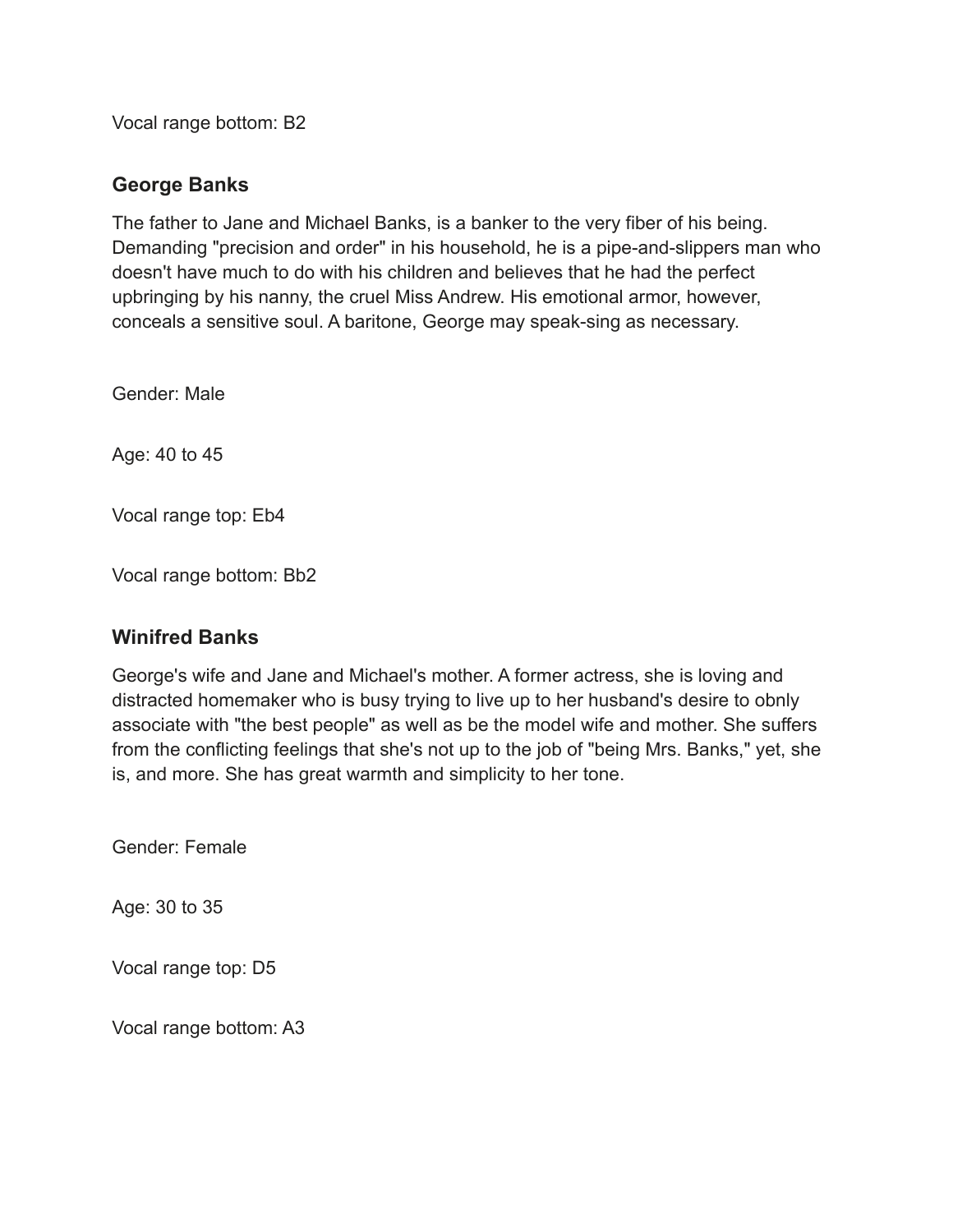#### **Jane**

The high-spirited daughter of Mr. and Mr. Banks, is bright and precocious but can be willful and inclined to snobbishness.

Gender: Female

Age: 11 to 12

Vocal range top: F#5

Vocal range bottom: A3

## **Michael**

The cute and cheeky son of Mr. and Mrs. Banks. Excitable and naughty, he adores his father and tries to be like him. Both he and Jane misbehave in order to get the attention of their parents.

Gender: Male

Age: 9 to 10

Vocal range top: E5

Vocal range bottom: A3

## **Katie Nanna**

Jane and Micahel's nanny at the beginning of the show. Overwhelmed and upset, she has absolutely had her fill of the Banks children.

Gender: Female

Age: 30 to 30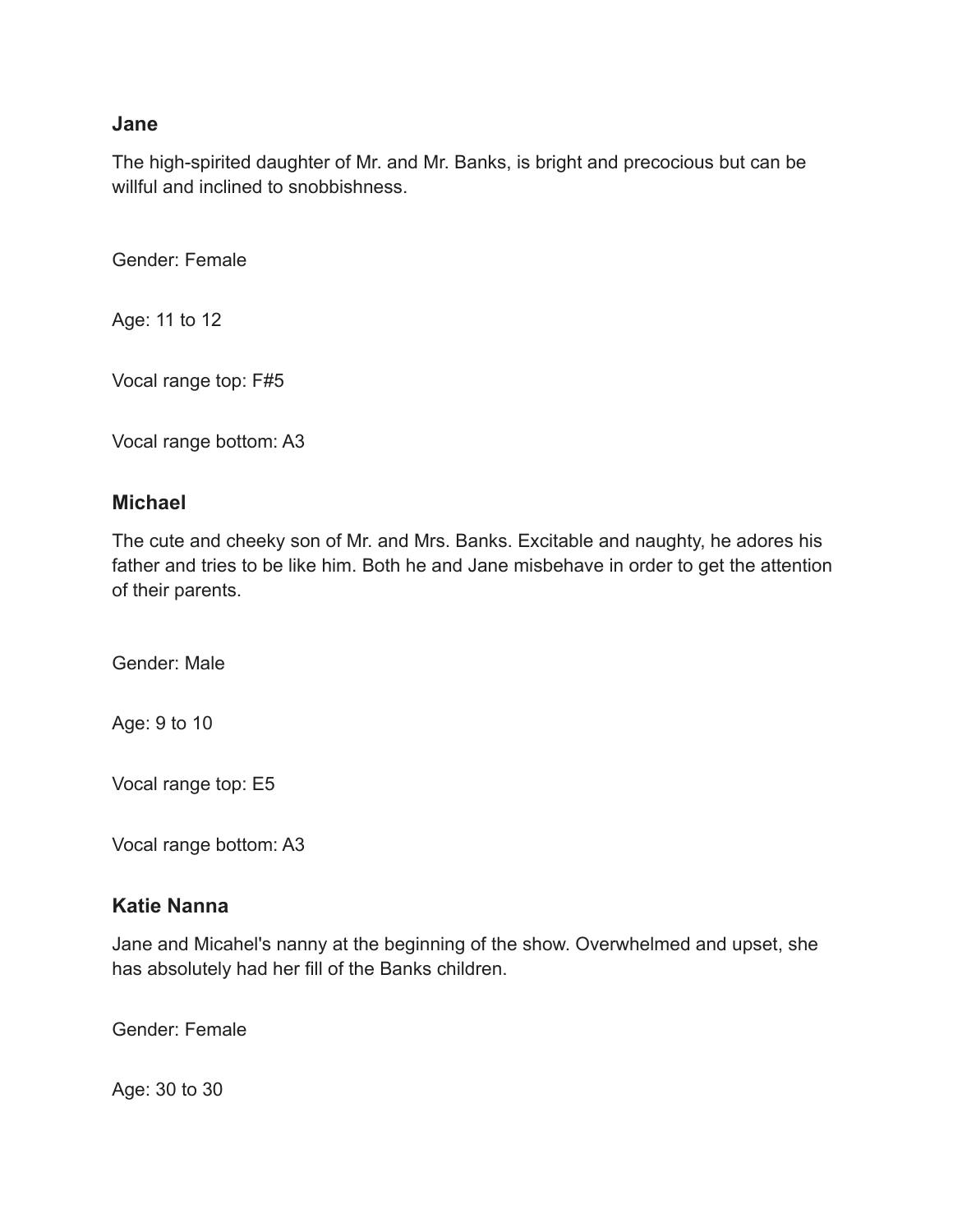# **Policeman**

A neighborhood fixture who is respected by and observant of households on his beat.

Gender: Male

Age: 30 to 40

## **Miss Lark**

The haughty next-door neighbor of the Banks family who treats her dog, Willoughby, as if her were child.

Gender: Female

Age: 30 to 35

# **Admiral Boom**

A retired Royal Navy man and neighbor of the Banks family. A physically large man with a loud and booming voice, he speaks in Navy jargon and has a soft spot for his neighbor, Miss Lark. Can be any vocal range as needed. If Admiral Bloom doubles as the Banks Chairman, he can be a baritone.

Gender: Male

Age: 50 to 50

## **Mrs. Brill**

The housekeeper and cook for the Banks family. Overworked and harrassed, she's always complaining that the house is understaffed. Her intimidating exterior is a cover for the warmth underneath. Mrs. Brill doesn't have a high opinion of nannies in general and Mary Poppins in particular. She does not have to be a strong singer.

Gender: Female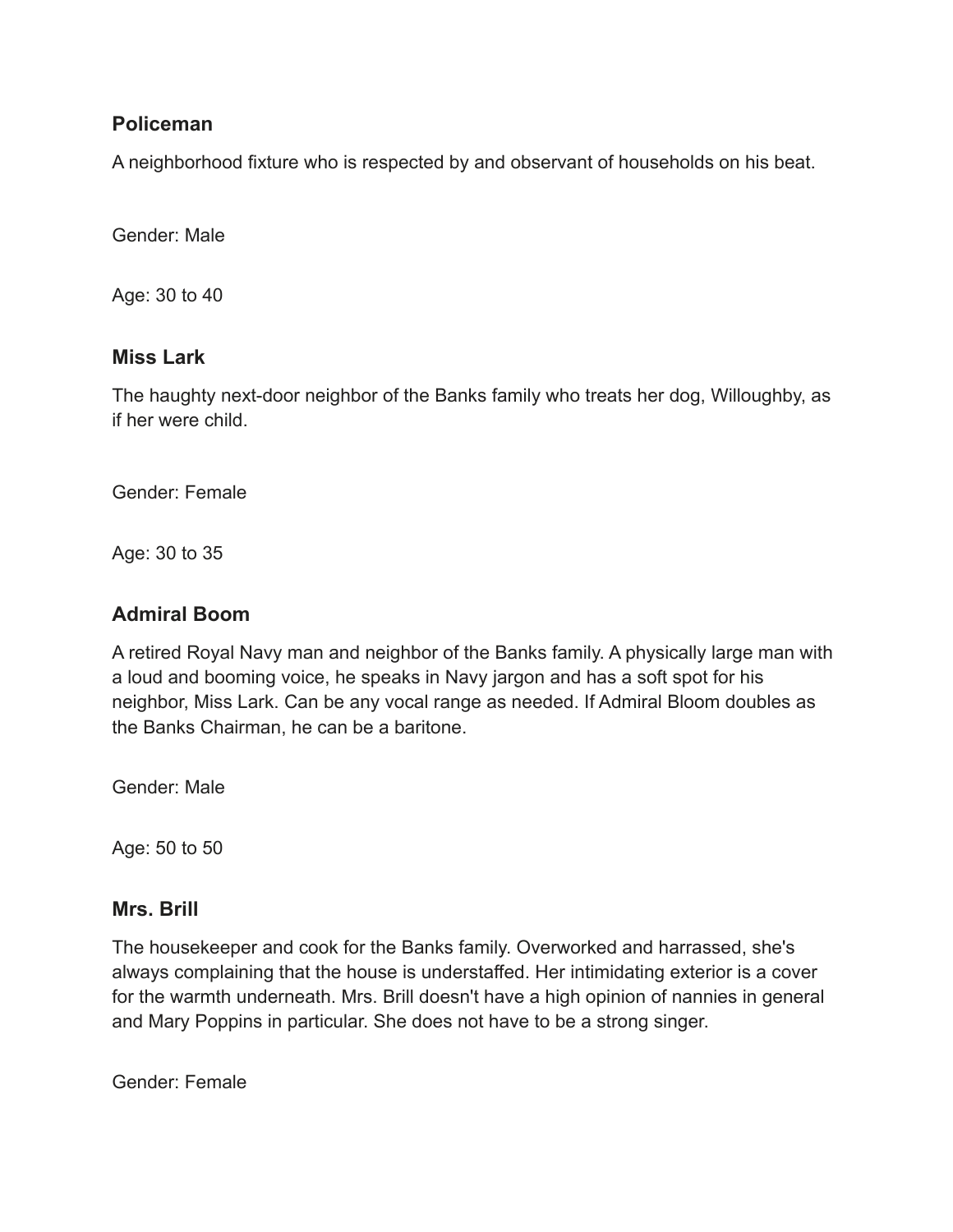Age: 50 to 50

Vocal range top: D#5

Vocal range bottom: F#3

## **Robertson Ay**

The houseboy to the Banks family. Lazy, sleepy and grumbling, he never gets things right and believes himself to be useless. He doesn't do a lot of singing, but his "Spoonful" solo can be a fun surprise.

Gender: Male

Age: 20 to 20

Vocal range top: G#4

Vocal range bottom: F3

## **Mary Poppins**

Jane and Michael Banks's new nanny. She is extraordinary and strange, neat and tidy, delightfully vain yet particular, and sometimes a little frightening but always exciting. She is practically perfect in every way and always means what she says. A mezzo soprano with strong top notes, she should be able to move well. She can have a more traditional soprano sound, but precision and diction is the key.

Gender: Female

Age: 20 to 20

Vocal range top: C6

Vocal range bottom: Gb3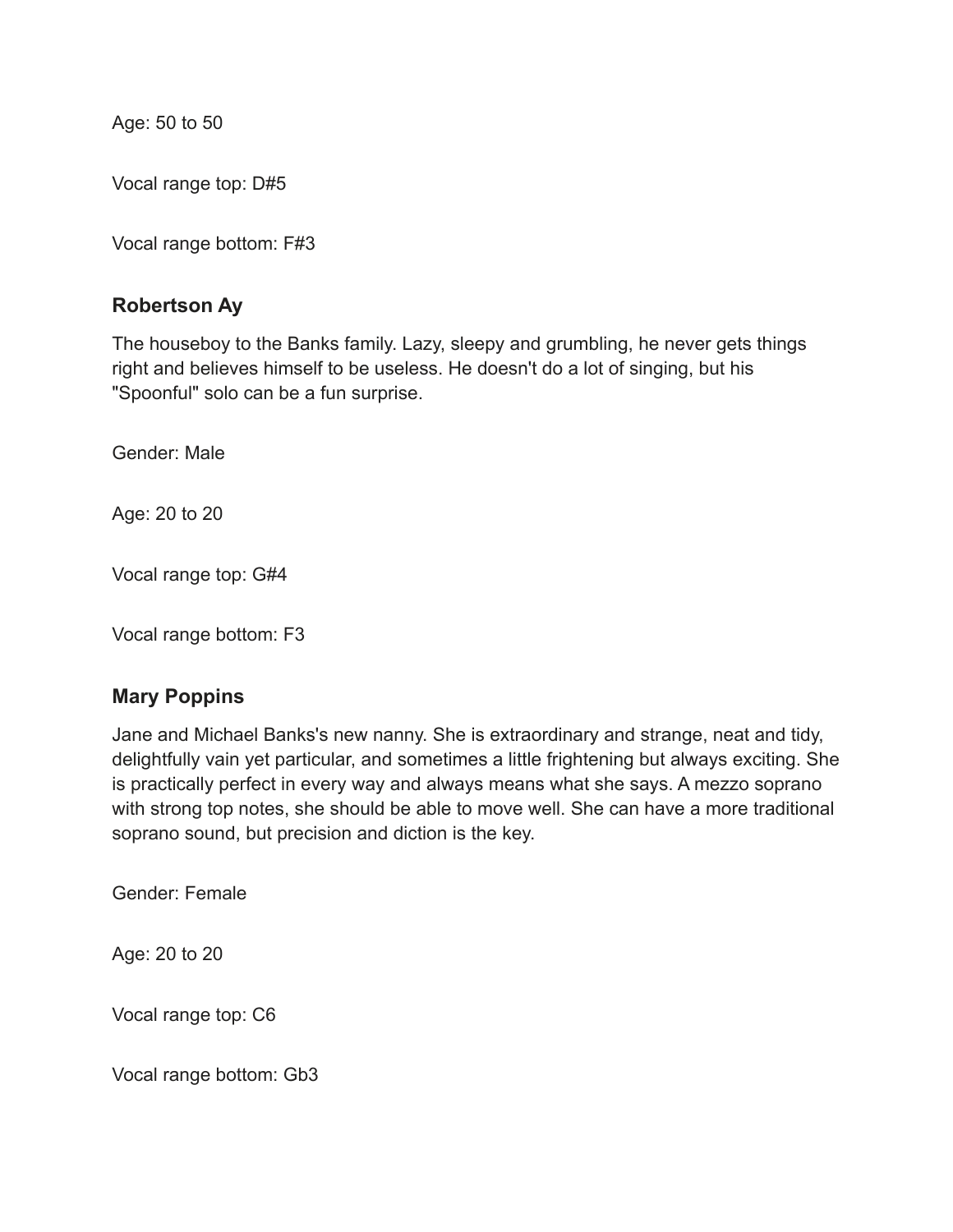#### **Park Keeper**

Uniformed and officious, he makes sure no one breaks park regulations. His life is defined by rules, but he secretly hankers after his childhood.

Gender: Male

Age: 40 to 40

#### **Neleus**

The statue of a young boy posed with a dolphin in the park. Neleus was separated from his father, Poseidon, and misses him very much. A small and lonely being, he is very happy to befriend Jane and Michael. This role is a wonderful opportunity to feature one of the strong dancers in your ensemble.

Gender: Male

Age: 16 to 16

## **Queen Victoria**

A statue in the park.

Gender: Female

Age: 40 to 40

## **Bank Chairman**

The head of the bank where Mr. Banks is employed, is an Edwardian stuffed-shirt. He can speak/sing his lines if necessary.

Gender: Male

Age: 50 to 60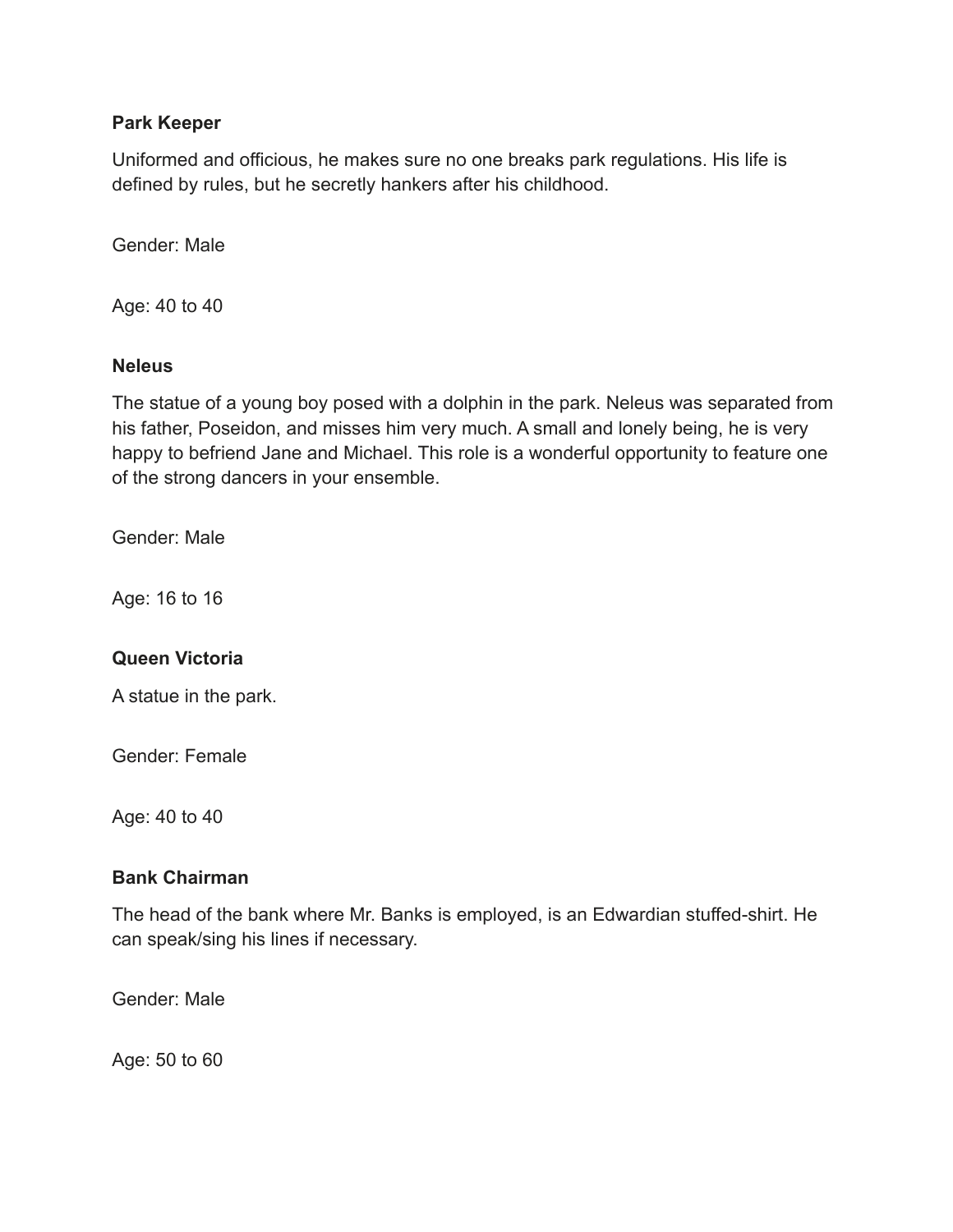Vocal range top: D4

Vocal range bottom: C3

#### **Miss Smythe**

The Bank Chairman's humorless secretary.

Gender: Female

Age: 40 to 40

#### **Ensemble**

Annie, Fannie, Valentine, Teddy Bear, Mr. Punch, Doll, Chimney Sweeps, Toys, Parkgoers.

#### **Von Hussler**

A businessman seeking a loan from the bank for a shady business deal. He speaks with a German accent.

Gender: Male

Age: 30 to 30

#### **John Northbrook**

An honest business man seeking a loan to build a factory for his community. He speaks with an accent from Northern England.

Gender: Male

Age: 30 to 30

**Bird Woman**